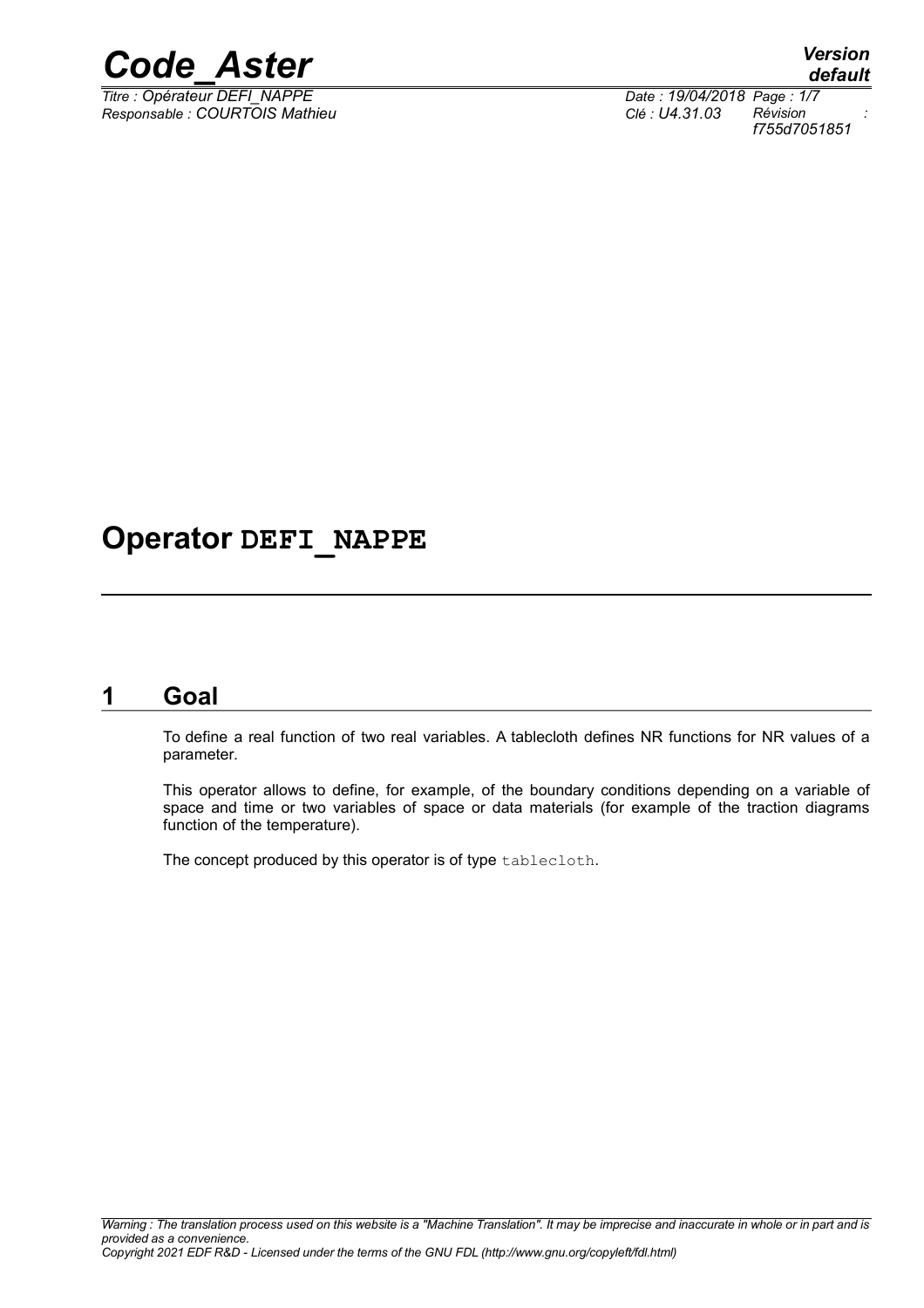*Titre : Opérateur DEFI\_NAPPE Date : 19/04/2018 Page : 2/7 Responsable : COURTOIS Mathieu Clé : U4.31.03 Révision :*

## *default*

*f755d7051851*

## **2 Syntax**

|  | nf [tablecloth] = DEFI NAPPE |            |                                                                                        |            |                                                                              |                                                                 |  |                          |
|--|------------------------------|------------|----------------------------------------------------------------------------------------|------------|------------------------------------------------------------------------------|-----------------------------------------------------------------|--|--------------------------|
|  | $($ $\bullet$                |            | NOM PARA = $/ NP$ ,                                                                    |            |                                                                              |                                                                 |  | [ KN ]                   |
|  |                              | ♦          | NOM $RESU =$                                                                           | $\sqrt{2}$ | / 'TOUTRESU',<br>NR,                                                         |                                                                 |  | [DEFECT]<br>[K8]         |
|  |                              |            | $PARA =$                                                                               |            | LP,                                                                          |                                                                 |  | $[1 R]$                  |
|  | [DEFECT]                     | ♦          | PROL DROITE =                                                                          |            | / 'CONSTANT',<br>/ $\,$ $\,$ $\,$ LINEAR<br>$\prime$ $\,$ $\,$<br>'EXCLUDED' | $\mathbf{r}$                                                    |  | [DEFECT]                 |
|  |                              | ♦          | PROL GAUCHE =                                                                          |            | / 'CONSTANT',<br>/ 'LINEAR',<br>'EXCLUDED'                                   | $\mathbf{r}$                                                    |  | [DEFECT]                 |
|  |                              |            | $\Diamond$ Interpol =                                                                  |            | $'$ FLAX',<br>$'LOG'$ ,                                                      |                                                                 |  | [DEFECT]                 |
|  |                              |            | $\Diamond$ INFORMATION =                                                               | $/2$ ,     | / 1,                                                                         |                                                                 |  |                          |
|  |                              | ♦          | $VERIF =$                                                                              |            | 'GROWING',                                                                   |                                                                 |  |                          |
|  |                              |            | $/$ FUNCTION =                                                                         |            | lf                                                                           |                                                                 |  | [1 fonction]             |
|  |                              |            | ◆ NOM_PARA_FONC= npf<br>$\sqrt{2}$<br>DEFI FONCTION=<br>F ( $\bullet$ VALE = $1v$<br>♦ |            |                                                                              | PROL DROITE = $/$ 'CONSTANT',<br>/ $'$ LINEAR',<br>/ 'EXCLUDED' |  | [1 R]<br>$\sqrt{DEFECT}$ |
|  |                              |            | ♦                                                                                      |            | $\sqrt{2}$                                                                   | PROL GAUCHE = $/$ 'CONSTANT',<br>/ $'$ LINEAR',<br>'EXCLUDED'   |  | , [DEFECT]               |
|  |                              |            | $\Diamond$ Interpol =<br>$\,$ , $\,$                                                   |            |                                                                              | 'FLAX',<br>'LOG',                                               |  | [DEFECT]                 |
|  |                              | $\Diamond$ | TITLE = $Ti$ ,                                                                         |            |                                                                              |                                                                 |  | $[1$ Kn]                 |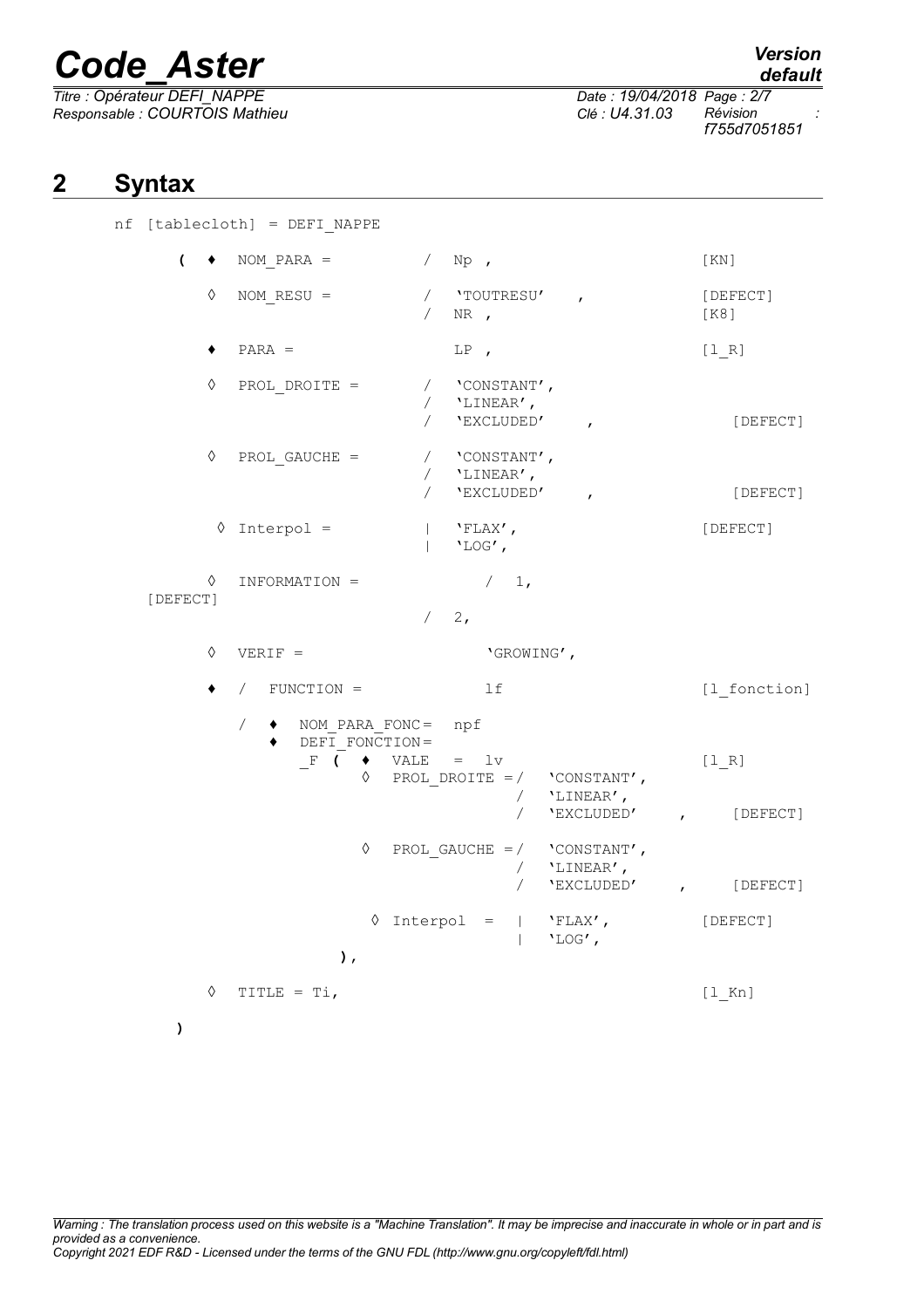*Titre : Opérateur DEFI\_NAPPE Date : 19/04/2018 Page : 3/7 Responsable : COURTOIS Mathieu Clé : U4.31.03 Révision :*

*f755d7051851*

## **3 Operands**

#### **3.1 Operand NOM\_PARA**

♦ NOM\_PARA = Np

Indicate the name of the parameter of the tablecloth (second variable) cf example with [§4.1]. The authorized values are listed are the same ones as in  $DEFI$  FONCTION [U4.31.02].

#### **3.2 Operand NOM\_RESU**

◊ NOM\_RESU = NR

Name of the result, the values of the tablecloth. It must be identical to NOM\_RESU of each function composing the tablecloth.

In fact, this operand is not used systematically for checks as coherence, in the execution of the code. These checks of coherence are made by the order CALC\_FONCTION [U4.32.04].

#### **3.3 Operand PARA**

 $PARA = LP$ 

List of the values of the parameter characteristic of the tablecloth:  $para1$ ,  $para2$ , ... The cardinal of this list must be equal to the number of functions defined then.

#### **3.4 Operands PROL\_DROITE and PROL\_GAUCHE**

◊ PROL\_DROITE and PROL\_GAUCHE =

Define the type of prolongation on the right (on the left) of the field of definition of the variable:

| 'CONSTANT' | for a prolongation with the last (or first) value of the tablecioth,                   |  |  |  |
|------------|----------------------------------------------------------------------------------------|--|--|--|
| 'LINEAR'   | for a prolongation along the first definite segment (PROL GAUCHE) or last              |  |  |  |
|            | definite segment (PROL DROITE), this prolongation does not take account                |  |  |  |
|            | of a possible interpolation logarithmic curve,                                         |  |  |  |
| 'EXCLUDED' | if the extrapolation of the values apart from the field of definition of the           |  |  |  |
|            | parameter $N_{\rm P}$ is prohibited (in this case if a calculation requires a value of |  |  |  |
|            | the function out of field of definition, the code will stop in fatal error).           |  |  |  |

### **3.5 Operand Interpol**

 $Interpol =$ 

Type of interpolation of the tablecloth: a type for the interpolation of the second variable and for the interpolation between two functions. This is obtained by providing a list of 2 texts among:

```
INTERPOL = ('FLAX', 'LOG')'FLAX'
:
        linear,
'LOG' : logarithmic curve,
```
#### **Note:**

*If only one value is specified, she is taken into account at the same time by the interpolation of the parameter and the function. INTERPOL = 'LOG' is equivalent to ( 'LOG', 'LOG') .*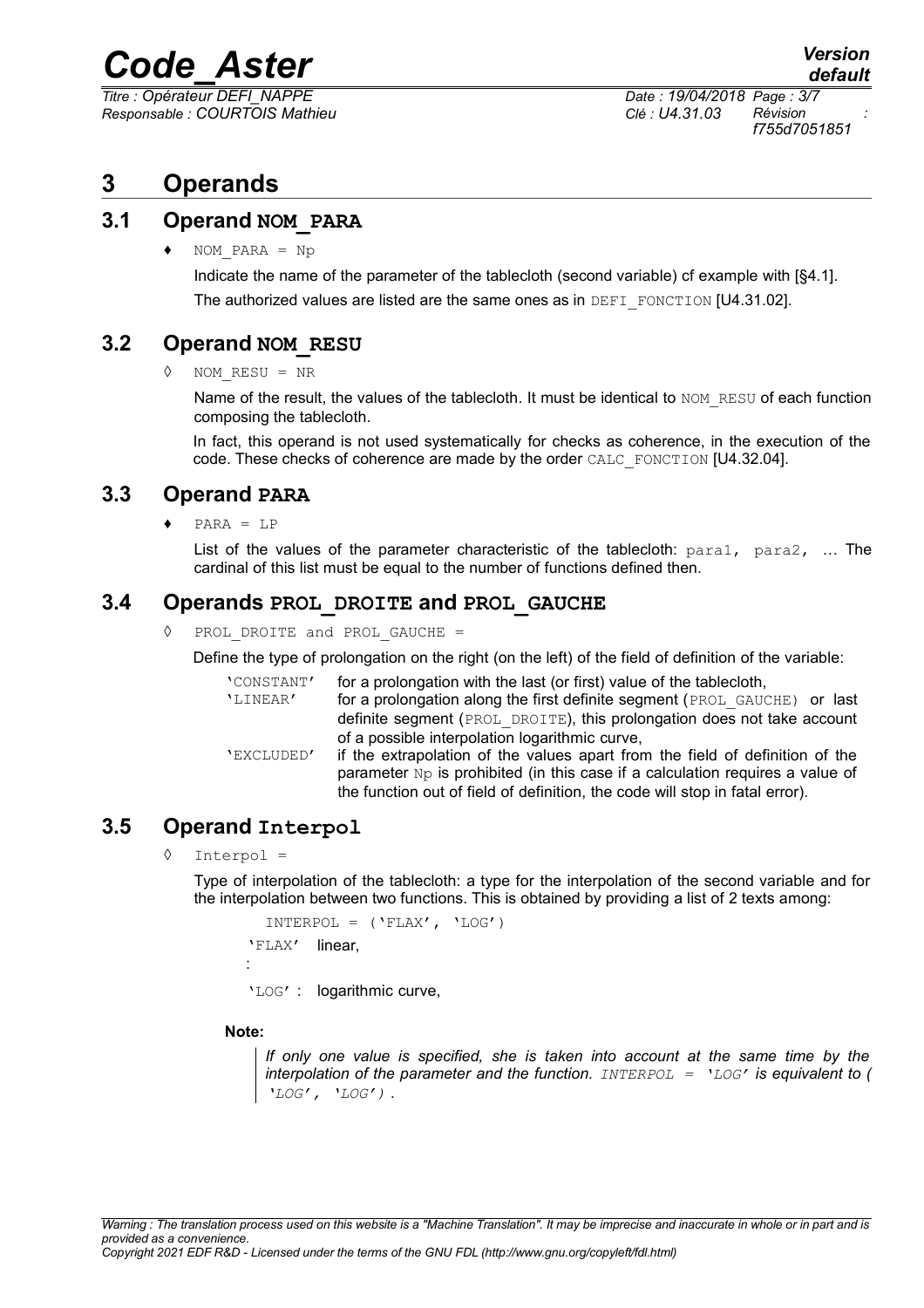*Titre : Opérateur DEFI\_NAPPE Date : 19/04/2018 Page : 4/7 Responsable : COURTOIS Mathieu Clé : U4.31.03 Révision :*

*f755d7051851*

#### **3.6 Operand INFORMATION**

#### ◊ INFORMATION =

Specify the options of impression on the file message (unit 6).

- 1: pas d' impression (option by default)
- 2: impression of the parameters plus the list of the first 10 values of each function in the order ascending of the first 10 parameter

#### **3.7 Operand VERIF**

◊ VERIF =

The operator DEFI\_TABLECLOTH reorder the values of the parameters  $Np$  in the ascending order. If VERIF is worth 'GROWING' the operator stops the execution if the values of the parameter  $Np$ were not given in this order.

### **3.8 Definition of the functions of the tablecloth**

Two modes of definition of the tablecloth are possible:

- starting from a list of existing functions [§3.8.1],
- by directly defining the various functions of the tablecloth [§3.8.2].

#### **3.8.1 Operand FUNCTION**

FUNCTION = lf

List of concepts of the type function created by orders DEFI FUNCTION [U4.31.02], DEFI\_CONSTANT [U4.31.01], CALC\_FONC\_INTERP [U4.32.01],...

If is the list of the names of concepts of the type  $function$  corresponding to the values of the parameter.

All the functions of the list must have the same name of variable ( $NOM$  PARA of DEFI FONCTION, that we will call  $npf$ ) and to have the same name NR for name of result.

 $nf$  is a tablecloth of the variable of name  $Np$  and of the variable of name  $npf$  and whose value is of name NR.

#### **3.8.2 Direct definition of the functions**

#### **3.8.2.1 Operand NOM\_PARA\_FONC**

NOM PARA FONC =  $npf$ 

Name of the parameter characteristic of the functions constituting the tablecloth.

The authorized values are listed are the same ones as for NOM\_PARA.

#### **3.8.2.2 Keyword DEFI\_FONCTION**

DEFI\_FONCTION =

Direct definition of the functions constituting the tablecloth.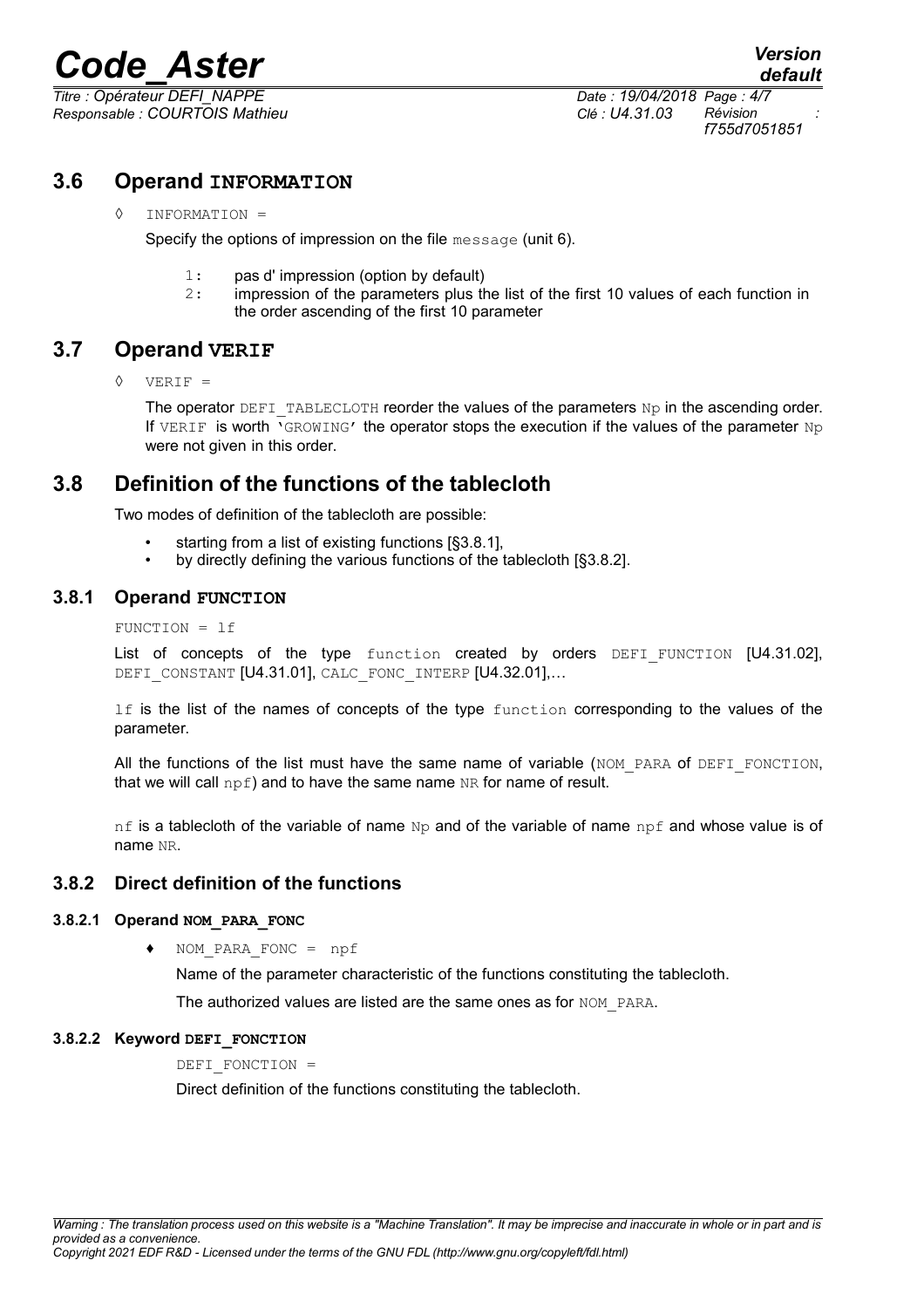*f755d7051851*

#### **3.8.2.3 Operand VALE**

 $VALE = 1v$ 

lv is the list of value  $(X_1, \text{ there}_1, ..., X_N, \text{ there}_N)$  with in the order:  $X_1$ , there<sub>1</sub> (the first value of the parameter and the corresponding value of the result),

…  $X_{N,t}$  there<sub>N</sub> (the last value of the parameter and the corresponding value of the result).

#### **3.8.2.4 Operands PROL\_DROITE and PROL\_GAUCHE**

◊ PROL\_DROITE and PROL\_GAUCHE =

Define the type of prolongation on the right (on the left) of the field of definition of the variable:

'CONSTANT' for a prolongation with the last (or first) value of the function, 'LINEAR' for a prolongation along the first definite segment (PROL GAUCHE) or last definite segment (PROL\_DROITE), 'EXCLUDED' if the extrapolation of the values apart from the field of definition of the parameter  $\text{nd}$  is prohibited (in this case if a calculation requires a value



#### **3.8.2.5 Operand Interpol**

 $Interpol =$ 

Type of interpolation of the function enters the values of the field of definition of the function: a type for the interpolation of the X-coordinates and for the interpolation of the ordinates of the function. This is obtained by providing a list of texts among:

 $INTERPOL = ('FLAX', 'LOG')$ 'FLAX' : linear, 'LOG' : logarithmic curve,

'NOT' : one does not interpolate (and thus the program will stop if one asks for the value of the function for a value of the parameter where it was not defined).

#### **Note:**

*If only one value is specified, she is taken into account at the same time by the interpolation of the parameter and the function. INTERPOL = 'LOG' is equivalent to ( 'LOG', 'LOG') .*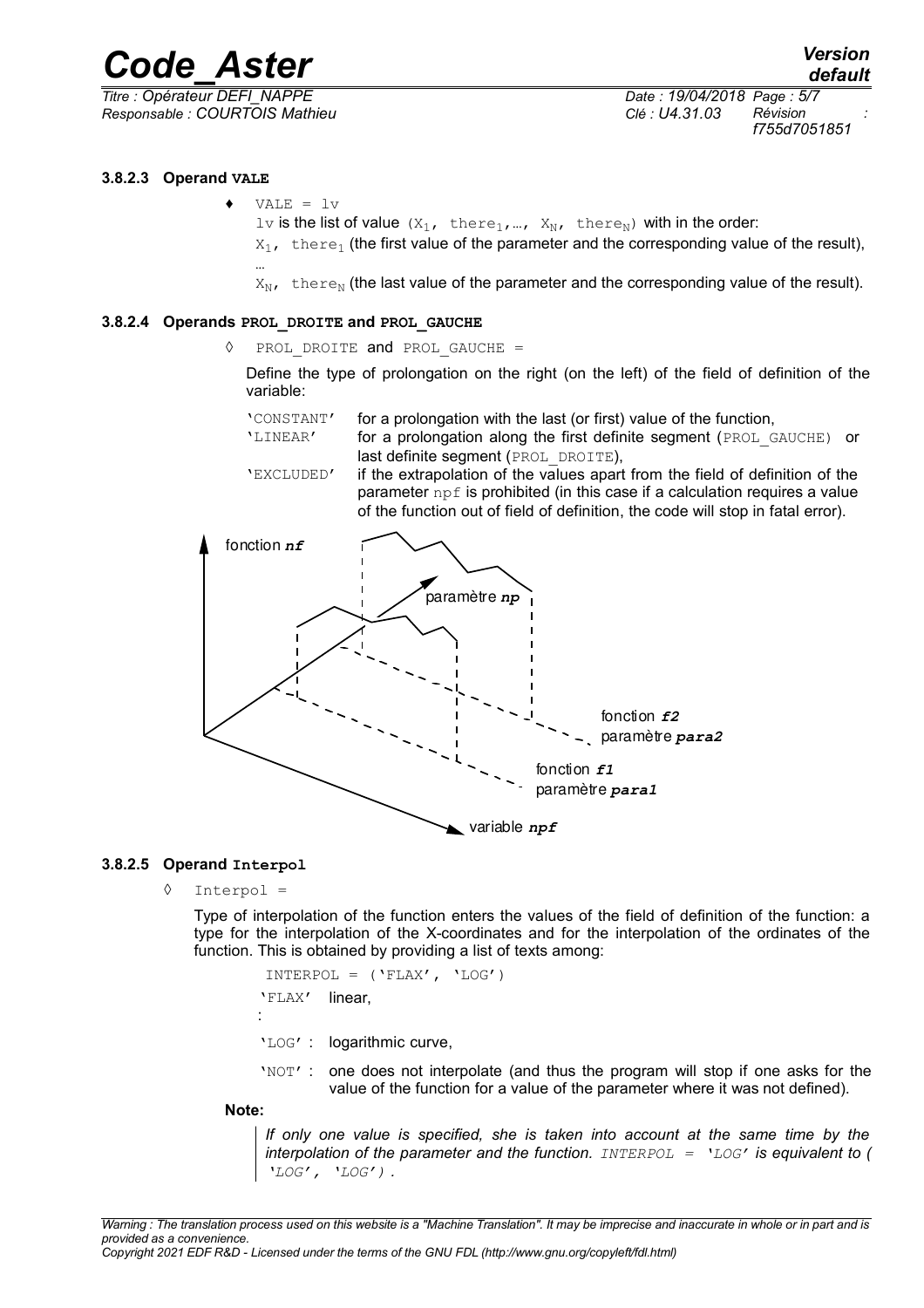*Responsable : COURTOIS Mathieu Clé : U4.31.03 Révision :*

*Titre : Opérateur DEFI\_NAPPE Date : 19/04/2018 Page : 6/7 f755d7051851*

### **3.9 Operand TITLE**

◊ TITLE = Ti

Title attached to the concept produced by this operator [U4.03.01].

## **3.10 Evaluation of a tablecloth**

That is to say a tablecloth *N* whose parameter is NOM\_PARA= *y* and composed of functions of which NOM\_PARA\_FONC=  $x$  , values NOM\_RESU=  $z = f(x)$  . To evaluate  $N(x, y)$  :

- 
- One seeks *i* such as  $y_i \le y \le y_{i+1}$ ,
- The two functions are evaluated  $f_{i}$  and *f*  $\int_{i+1}$  in *x* . For that, one uses the prolongations and the types of interpolation of each function (defined in the order DEFI FONCTION or under the keyword factor DEFI FONCTION of DEFI\_NAPPE).
- One evaluates then  $N(x, y)$  while interpolating starting from the values  $(y_i, y_{i+1})$  and  $\big\vert f_i(x), f_{i+1}(x) \big\vert$  . One then uses the prolongations and types of interpolation defined by the simple keywords PROL\_GAUCHE, PROL\_DROITE, Interpol of DEFI\_NAPPE.

One would write:

```
tablecloth = DEFI_NAPPE ( NOM_PARA = 'there',
                    NOM RESU = 'Z',
                    NOM PARA FONC = 'X',
                    Interpol = (has, b),
                    DEFI_FONCTION = ( F ( VALE=...,
                                            Interpol = (C, d),),
                                     other functions…),)
```
The types of interpolation used are:

- C between two values X,
- $D$  when one evaluates the functions in  $X$ .
- has between two values of there.
- $B$  between two different functions (evaluated in  $X$ ).

## **4 Examples**

### **4.1 Definition of the tablecloth after definition of the function**

| $FCT2 = DEFI$ FONCTION |              | (NOM PARA = 'EPSI', PROL DROITE = 'LINEAR',<br>PROL GAUCHE = $'$ LINEAR',          |
|------------------------|--------------|------------------------------------------------------------------------------------|
|                        |              | VALE = $(1.25E-5, 3.75, 3.75E-5, 7.5,),$                                           |
| $FCT3 = DEFI$ FONCTION |              | (NOM PARA = 'EPSI', PROL DROITE = 'LINEAR',<br>PROL GAUCHE = $'$ LINEAR',          |
|                        |              | VALE = $(1.25E-5, 2.50, 3.75E-5, 5.0,),$                                           |
| $SIG = DEFFI NAPPE$    |              | (NOM PARA = 'TEMP', PROL DROITE = 'CONSTANT',<br>PROL GAUCHE = $\text{CONSTANT}$ , |
|                        | $PARA =$     | $(20.0, 30.0)$ ,                                                                   |
|                        | $FUNCTION =$ | (FCT3, FCT2,),                                                                     |

## **4.2 Direct definition of the tablecloth and the constitutive functions**

*Warning : The translation process used on this website is a "Machine Translation". It may be imprecise and inaccurate in whole or in part and is provided as a convenience. Copyright 2021 EDF R&D - Licensed under the terms of the GNU FDL (http://www.gnu.org/copyleft/fdl.html)*